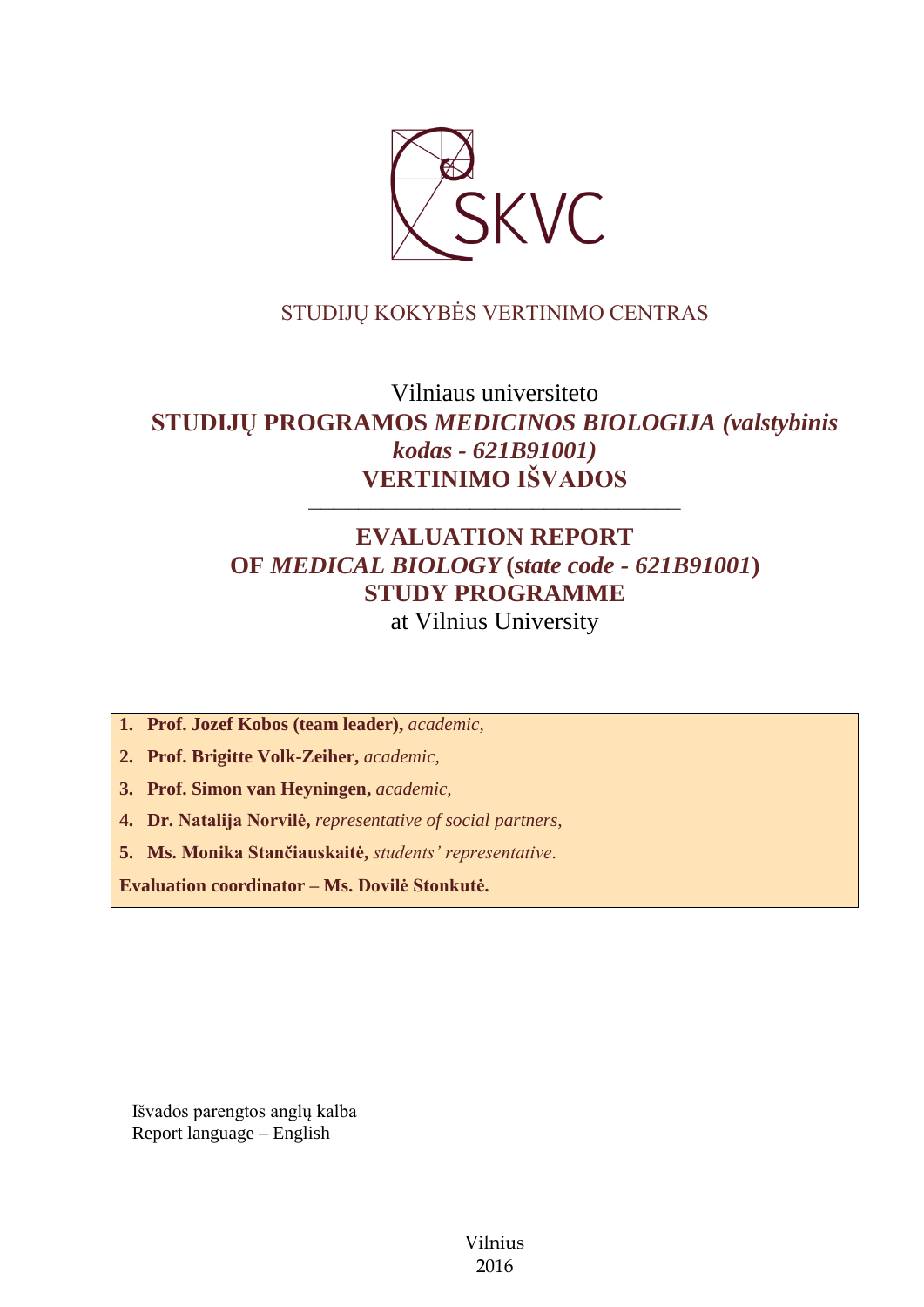## **DUOMENYS APIE ĮVERTINTĄ PROGRAMĄ**

| Studijų programos pavadinimas                           | Medicinos biologija            |
|---------------------------------------------------------|--------------------------------|
| Valstybinis kodas                                       | 621B91001                      |
| Studijų sritis                                          | Biomedicinos mokslai           |
| Studijų kryptis                                         | Medicina ir sveikata           |
| Studijų programos rūšis                                 | Universitetinės studijos       |
| Studijų pakopa                                          | Antroji                        |
| Studijų forma (trukmė metais)                           | Nuolatinė (2)                  |
| Studijų programos apimtis kreditais                     | 120                            |
| Suteikiamas laipsnis ir (ar) profesinė<br>kvalifikacija | Medicinos biologijos magistras |
| Studijų programos įregistravimo data                    | 1999-09-21                     |

## **INFORMATION ON EVALUATED STUDY PROGRAMME**

–––––––––––––––––––––––––––––––

| Title of the study programme.                          | <b>Medical Biology</b>     |
|--------------------------------------------------------|----------------------------|
| State code                                             | 621B91001                  |
| Study area                                             | <b>Biomedical Sciences</b> |
| Study field                                            | Medicine and Health        |
| Type of the study programme.                           | University studies         |
| Study cycle                                            | Second                     |
| Study mode (length in years)                           | Full-time $(2)$            |
| Volume of the study programme in credits               | 120                        |
| Degree and (or) professional qualifications<br>awarded | Master of Medical Biology  |
| Date of registration of the study programme            | $21st$ September, 1999     |

 $\odot$ Studijų kokybės vertinimo centras

The Centre for Quality Assessment in Higher Education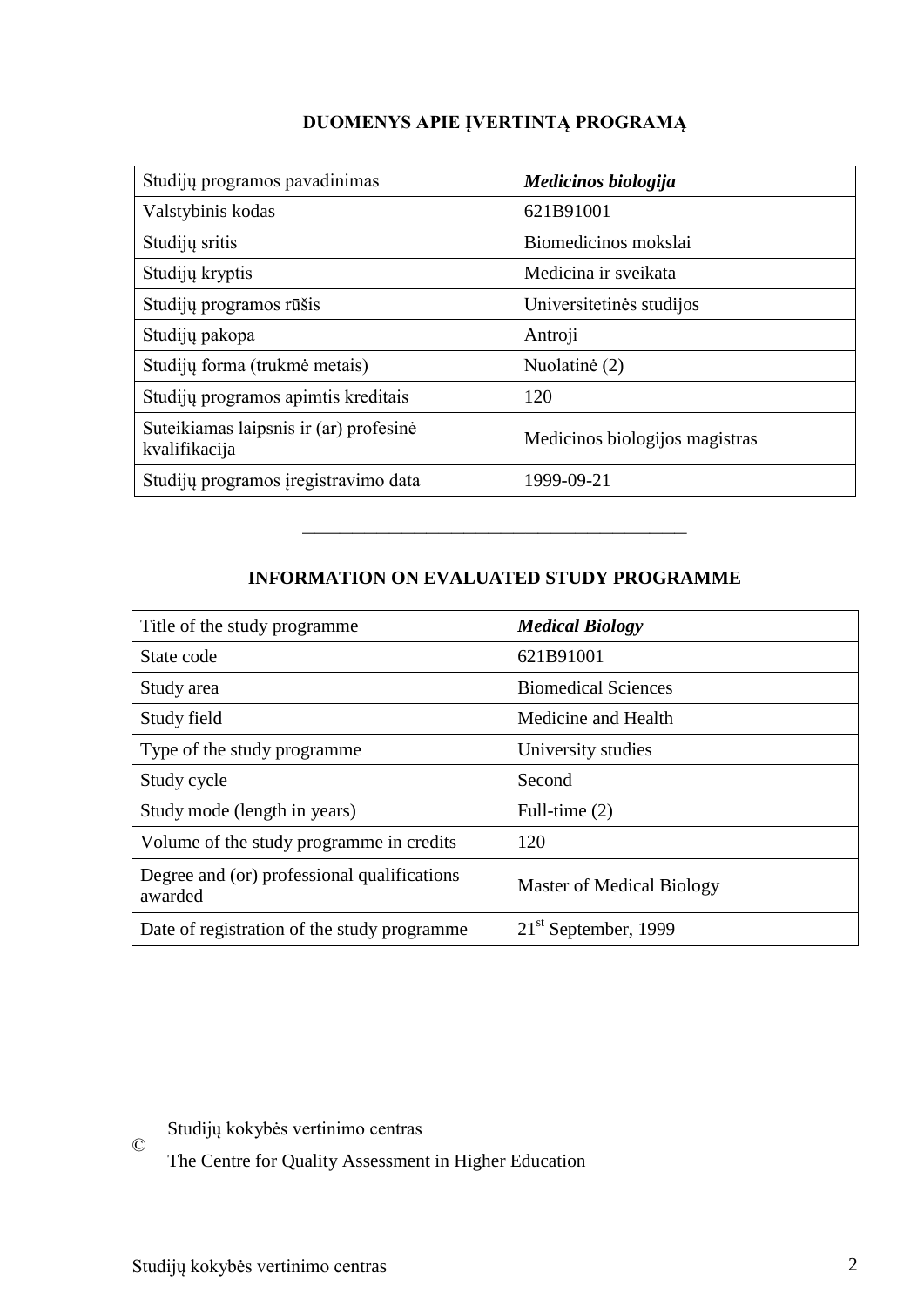| 1.1.                                                                       |  |
|----------------------------------------------------------------------------|--|
| 1.2.                                                                       |  |
| Background of the HEI/Faculty/Study field/ Additional information4<br>1.3. |  |
| 1.4.                                                                       |  |
|                                                                            |  |
|                                                                            |  |
|                                                                            |  |
|                                                                            |  |
|                                                                            |  |
|                                                                            |  |
|                                                                            |  |
|                                                                            |  |
|                                                                            |  |
|                                                                            |  |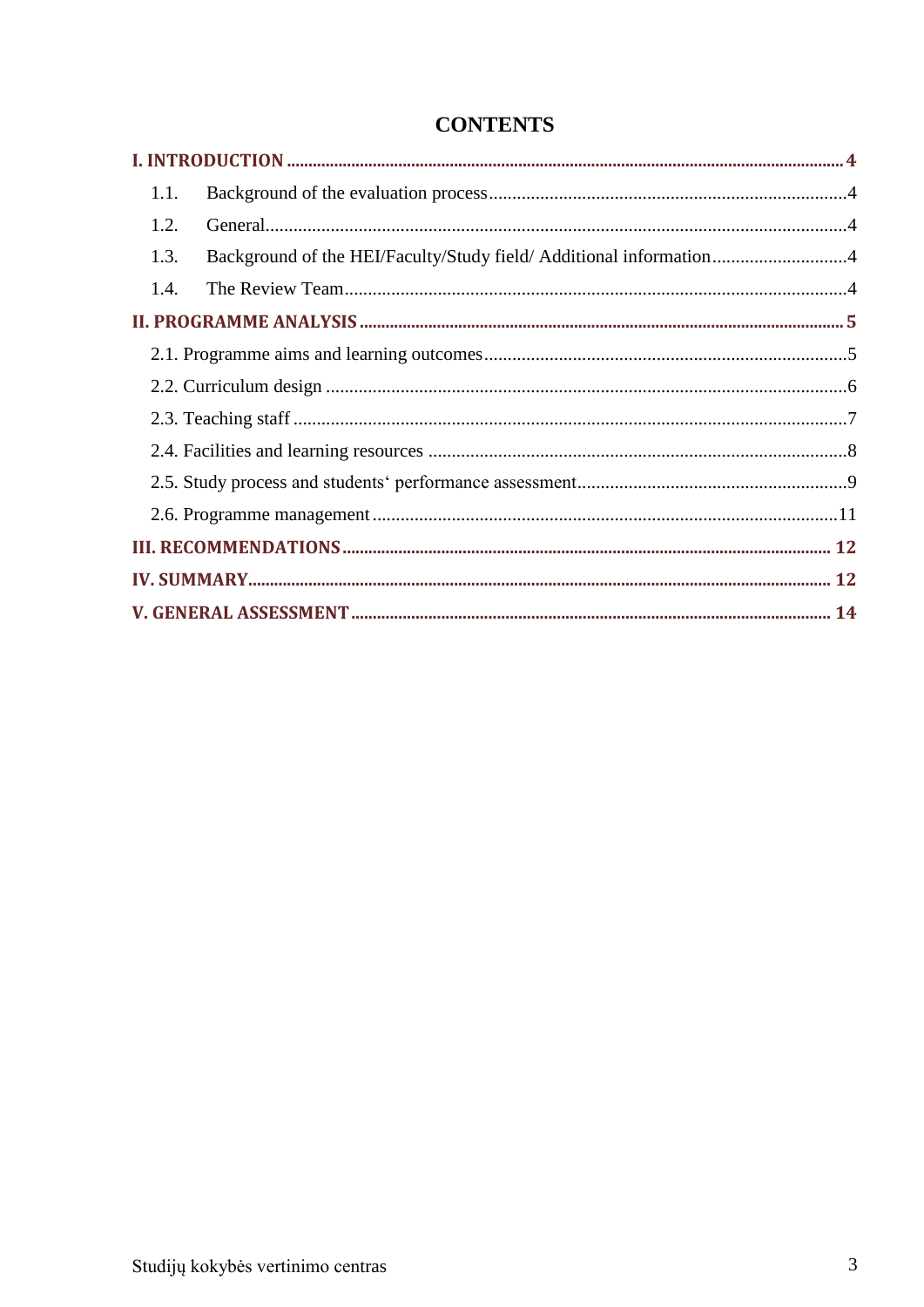#### <span id="page-3-0"></span>**I. INTRODUCTION**

#### <span id="page-3-1"></span>*1.1. Background of the evaluation process*

The evaluation of on-going study programmes is based on the **Methodology for evaluation of Higher Education study programmes,** approved by Order No 1-01-162 of 20 December 2010 of the Director of the Centre for Quality Assessment in Higher Education (hereafter – SKVC).

The evaluation is intended to help higher education institutions to constantly improve their study programmes and to inform the public about the quality of studies.

The evaluation process consists of the main following stages: *1) self-evaluation and selfevaluation report prepared by Higher Education Institution (hereafter – HEI); 2) visit of the review team at the higher education institution; 3) production of the evaluation report by the review team and its publication; 4) follow-up activities.* 

On the basis of external evaluation report of the study programme SKVC takes a decision to accredit study programme either for 6 years or for 3 years. If the programme evaluation is negative such a programme is not accredited.

The programme is **accredited for 6 years** if all evaluation areas are evaluated as "very good" (4 points) or "good" (3 points).

The programme is **accredited for 3 years** if none of the areas was evaluated as "unsatisfactory" (1 point) and at least one evaluation area was evaluated as "satisfactory" (2 points).

The programme **is not accredited** if at least one of evaluation areas was evaluated as "unsatisfactory" (1 point).

#### <span id="page-3-2"></span>*1.2. General*

The Application documentation submitted by the HEI follows the outline recommended by the SKVC. Along with the self-evaluation report and annexes, the following additional documents have been provided by the HEI before, during and/or after the site-visit:

| No. | Name of the document |  |                                                                                                      |  |  |  |  |  |  |  |  |
|-----|----------------------|--|------------------------------------------------------------------------------------------------------|--|--|--|--|--|--|--|--|
|     |                      |  | No additional documents beyond the annexes to the SER were provided<br>during/before/after the visit |  |  |  |  |  |  |  |  |

#### <span id="page-3-3"></span>*1.3. Background of the HEI/Faculty/Study field/ Additional information*

Vilnius University has 28 units: 12 faculties, 7 research institutes (Institute of International Relations and Political Science, Institute of Foreign Languages (both have a faculty status), Institute of Applied Research, Institute of Biochemistry, Institute of Biotechnology, Institute of Mathematics and Informatics, Institute of Theoretical Physics and Astronomy. A second study cycle - Master's study programme entitled *Medical Biology* was introduced at the Faculty of Medicine of Vilnius University in the year 2000. Since the last evaluation in 2013, the programme has made progress in the scientifically driven development of subject content, improvement of teaching staff and in providing the latest methodological achievements.

#### <span id="page-3-4"></span>*1.4. The Review Team*

The review team was completed according *Description of experts' recruitment*, approved by order No. 1-01-151 of Acting Director of the Centre for Quality Assessment in Higher Education. The Review Visit to HEI was conducted by the team on *29th March, 2016.*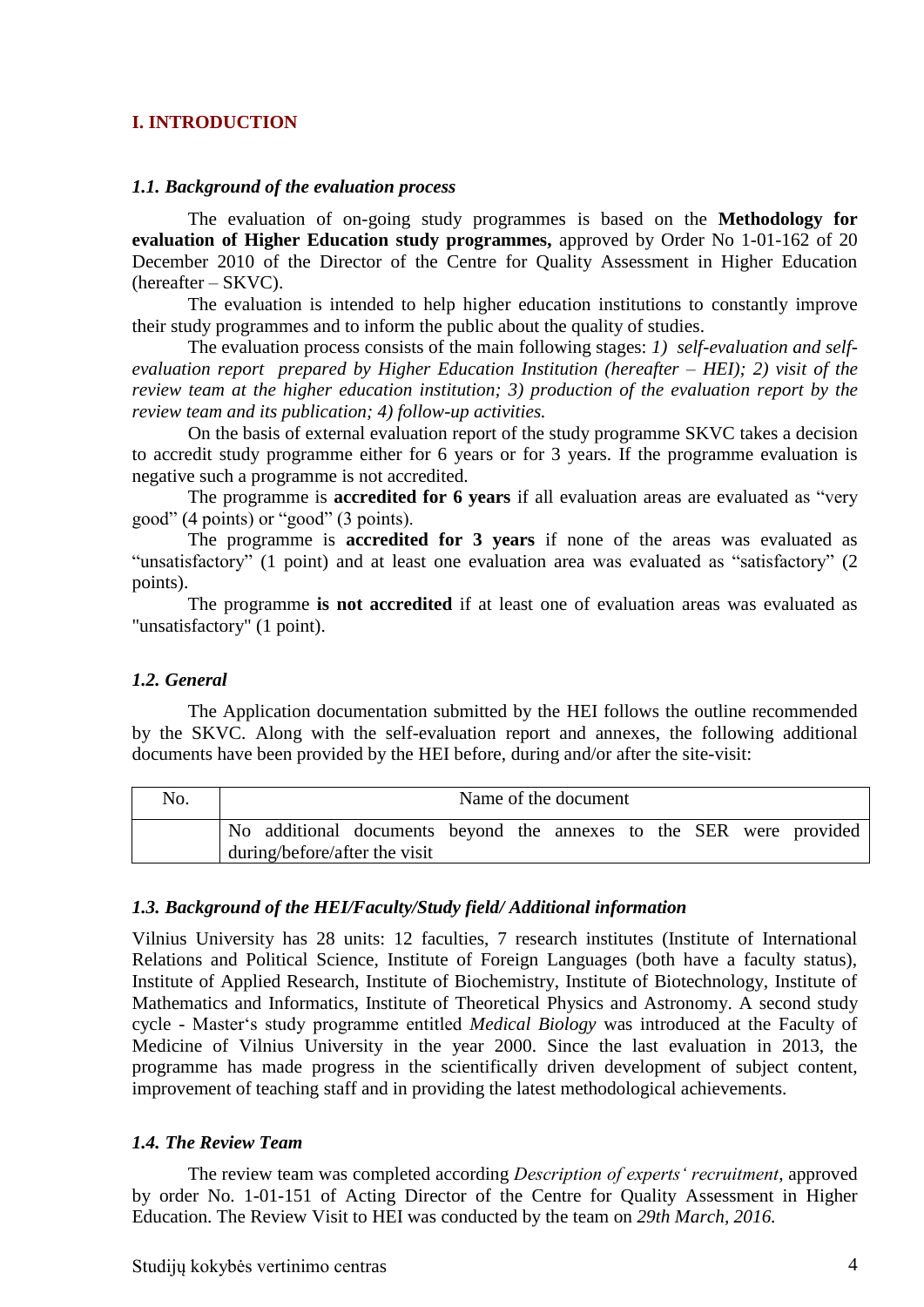- **1. Prof. Jozef Kobos (team leader)**, *Head of the Laboratory of Pathology, Institute of Pediatrics, Head of the Chair of Biomedical Bases of Nursing, Head of the Department of Pathology of the Age of Development, Poland.*
- **2. Prof. Brigitte A. Volk-Zeiher,** *Research Director, Head of the Research Management of the Faculty of Medicine, Freiburg University, Germany.*
- **3. Prof. Simon van Heyningen,** *Emeritus Professor of the University of Edinburgh, Fellow of the Royal Society of Chemistry, Fellow of the Society of Biology, Founding member, Institute for Learning and Teaching in Higher Education, United Kingdom.*
- 4. Dr. Natalija Norvilė, lecturer at Mykolas Romeris University, expert of UAB "Adduco", *Lithuania.*
- <span id="page-4-0"></span>**5. Ms. Monika Stančiauskaitė,** *student of Vytautas Magnus University study programme Biochemistry, Lithuania.*

**Evaluation coordinator – Ms. Dovilė Stonkutė.**

#### **II. PROGRAMME ANALYSIS**

#### <span id="page-4-1"></span>*2.1. Programme aims and learning outcomes*

The goal of the *Medical Biology* Master's study programme is in accordance with the mission of Vilnius University and knowledge acquired in the course of studies provides a good background for a wide range of employment opportunities including academic research and work in hospitals, medical laboratories, pharmaceutical and biomedical industry. The Master's study programme *Medical Biology* aims to provide an adequate education for medical biology specialists being able to apply laboratory medicine knowledge through a problem solving approach, using theoretical and practical skills and analytical. The programme aims and learning outcomes are based on the academic and/professional requirements, public needs and the needs of the labour market.

Medical Biology has become more complicated for many reasons, both internal and external. It includes the greater complexity of the working environment, the new technologies that become involved, the growing necessity to make decisions independently, and cooperation with specialists in other fields. In formulating the learning outcomes, keywords have been taken from the aims of the programme that define what a student has to be able to perform after graduation from the programme and the formulations of learning outcomes have been written. In this way the aim and the learning outcomes correlate with each other. Participation in a variety of international organisations such as: International and European Federations of Clinical Chemistry, Laboratory Medicine and the European Register of Specialists in Clinical Chemistry and Laboratory Medicine allow the department keep its curricula up to date. Students are urged to consider working in other countries for a short time, but, in practice, very few do for reasons that are unclear.

The detailed information about the aims and objectives of a subject studied is provided in the Study programme plan published on the website of the VU Faculty of Medicine.

Learning outcomes are renewed according to the changes in the science and practice of laboratory medicine. In order to be consistent with the initial aims of the programme, with the recommendations from evaluation and with the MSc-level educational qualification standards, more emphasis was put on the wider scope of teaching and high-quality, international level research training in the field. Learning outcomes were expanded towards the laboratory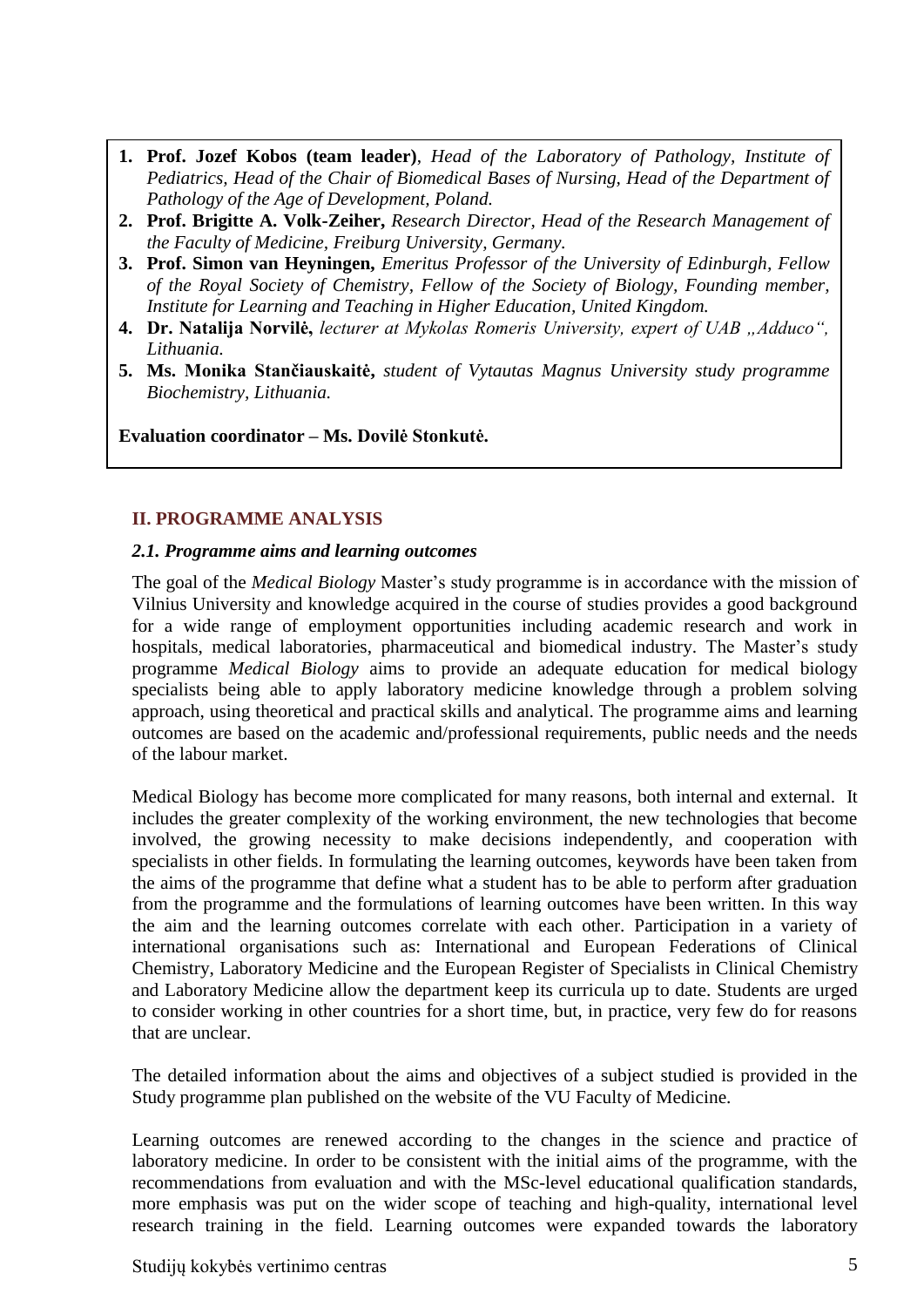management skills. In conclusion, the programme aims and learning outcomes are consistent with the type and level of studies and the level of qualification necessary for medical biology specialists.

The assessment of students is related to the learning outcomes. The principles of assessment are set out by VU Study Provisions and VU Procedure for the assessment of study results. Resolutions of the Council of VU Faculty of Medicine are described in the course description of each study subject. The requirements for the structure of the assessment grade are set out in VU Senate documents and should be explained in detail in the course unit description of each study subject. Students are informed directly about learning outcomes of their study results and they may find them out in the information system of VU.

In summary, the name of the programme, its learning outcomes, content and the qualifications offered are compatible with each other.

## <span id="page-5-0"></span>*2.2. Curriculum design*

The curriculum design of the Study Programme in Medical Biology encompasses a Master Study programme of Vilnius University, Medical Faculty (VU FM) and corresponds to the Law of Higher Education and Research of the Republic of Lithuania (2009-04-30, No.XI-242; 2010-06- 03, No. V-826). Study programme requirements have been approved by the Senate Commission (resolution 2012-06-21, No. SK- 2012-12-4). By the order of the Dean of VU FM, signed on the November 30, 2015, No. 150000-V-243, a self-evaluation team performed the SER.

The curriculum design meets legal requirements. The scope of the study programme (two academic years) consists of 120 credit points. The student's workload is 3200 hrs, including auditoria, lectures, seminars and laboratory practise. Within one semester no more than 5 study modules has been introduced. A student's individual work covers no less than 30% of the total hourly time of each study module. The course units in the second cycle study programme encompass a higher quality level within the study field (Table 2.2.1, p.11 of SER) and were credited with 80 credit points. Optional course units are intended for specialized studies and yielded 6 credit points. 34 credits points were given for the graduation thesis, subjects' topics are not repetitive. In conclusion, graduates are expected to present knowledge and skills for independent scientific work and service in diagnostic laboratories.

The content of the study programme is appropriate to achieve the intended learning outcomes using specific laboratory and biology study methods. Each course has a coordinator, who is responsible for teaching quality of the course. In the first study year necessary knowledge in fundamental biomedical sciences and skills for further studies are provided and research work started. The study programme *Medical Biology* consists of well balanced compulsory subjects of theoretical and practical teaching. During the second study year students are gradually provided with an integral approach to the laboratory medicine subjects, developing their manual skills and continue their research work with the final master thesis. So far, the evaluation process of practical skills contains no grading system. It would, therefore, be wise to consider a formalized grading system or, even better, to install a mentoring system, e.g. between representatives from students, staff and senior scientists.

Various methods and tools for the assessment for the evaluation of achievements are employed: observational learning, discussion of cases, observation of direct application of skills, participation in seminars, written colloquium and examination.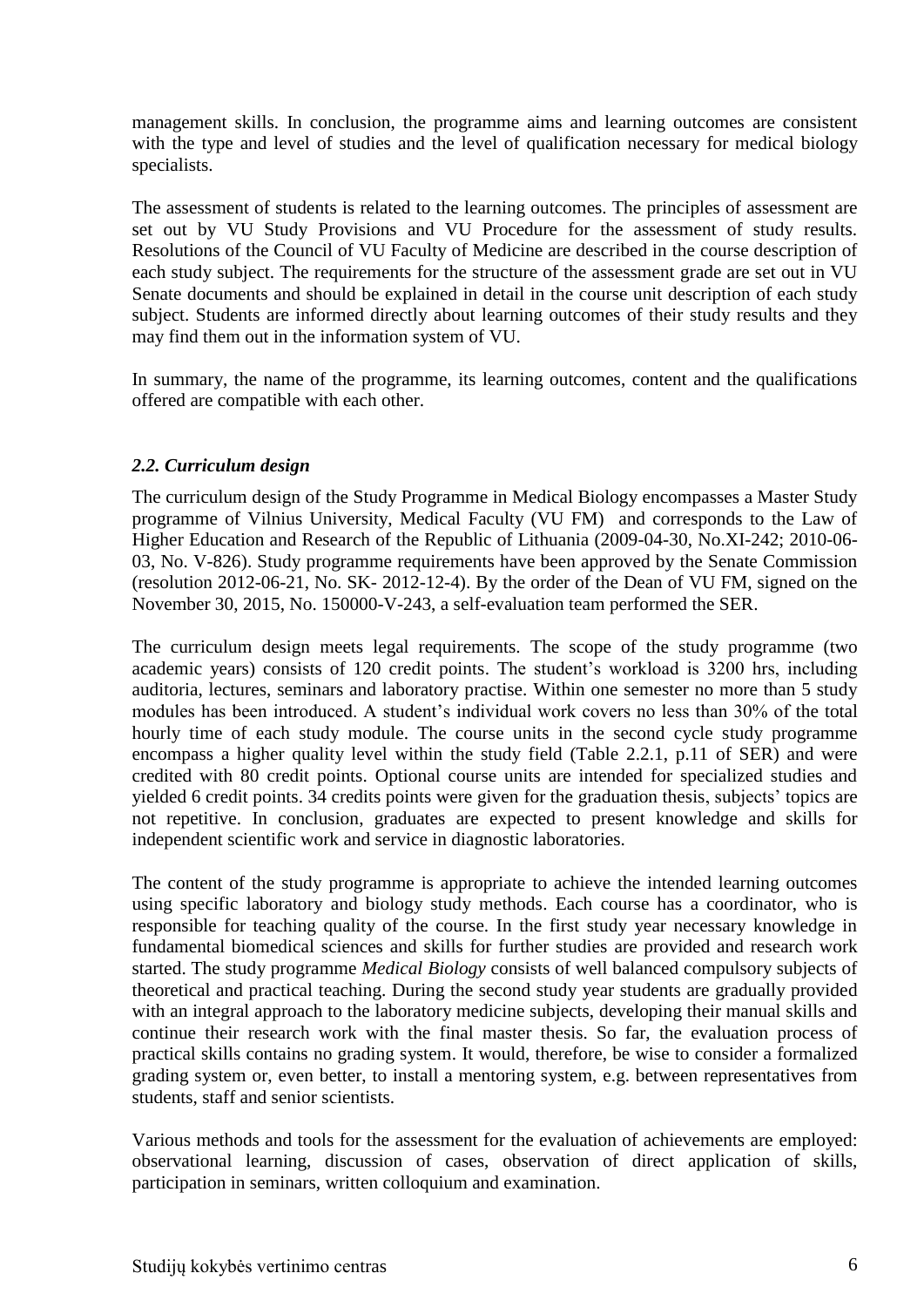In some parts of the programme, there is not enough time for research (e.g. 1 day/week) which should therefore be more adapted to the individual needs and demand of students. More guidance in master's thesis should also be provided as well as a list with proposed titles of master thesis. The study programme could be very much enhanced if students had the option to take part in a short-term visit (1-2 weeks) in e.g. to a scientifically specialized laboratory abroad, in a private company or in another university laboratory in Lithuania.

Learning outcomes of the courses are related to the study programme and are in accordance with the legislation. Each year the content of the study programme is renewed to fit better with the needs of the students and the comments of alumni. The scope of the study programme is appropriate for achieving the intended learning outcomes and fulfilling the Lithuanian and European legislation requirements.

Since the last evaluation in 2013, the programme has made huge progress in the scientifically driven development of subject content, improvement of teaching staff and in providing the latest methodological achievements according to the latest achievements in medical biology.

In the written self-evaluation report all recommendations of the evaluators of 2013 have been taken into consideration. In practise, major efforts have been made to introduce successfully new subjects in "Ethics and Informatics in Biomedicine", "Biotechnology", "Liquid Chromatography" and "Inorganic Biochemistry", each rewarded with 6 credit points. All these changes strengthened the study programme and were very much appreciated by the students. In future, Informatics in Biomedicine and/ or Nonparametric Statistics should be presented more practically according to the needs e.g. in a master's thesis or given as a seminar title: "How to use statistics" and taught in the last year of the study programme. Within the subject "Ethics" some information about actual knowledge in Medical Law should be introduced.

Teaching in the English language to improve professional foreign language skills has also been introduced and intensified, although some teachers are not very comfortable teaching in English. Fundamentals of "Laboratory Management" (6-8 hrs) were added to the subject "Clinical Biochemistry" in order to train professionals in managing a modern laboratory and in up-to-date pathological and molecular laboratory medicine. This subject has been recognized as a full success both for students and social partners.

In general the content of the subjects and/or modules is consistent with the type and level of the master studies, but the portfolio of optional courses has been extended, although there are still not many elective subjects in the curriculum for students to choose from. It is still planned to create a module for more free elective subjects and so far there are no further details on the content of these subjects available.

## <span id="page-6-0"></span>*2.3. Teaching staff*

There are 26 staff members participating in the programme, including 8 professors and 9 associate professors. 92% of staff members have a scientific degree (PhD), and 30% of major study field subjects' volume is taught by teachers holding a Professor's academic degree. More than 85% of staff has more than 10 years teaching experience in his field ranging from 10 to 47 years. Teachers constantly improve their teaching competences, and participation in this kind of courses is compulsory for teachers who are just starting their teaching career, as was stated during the meeting with staff and SER team. Approximately half of the teachers are younger than 50-years, which indicate a good potential for the future. The legal requirement that 80 percent of the subjects in the study field be taught by scientists (researchers who have a PhD) is met. Also, the Lithuanian legal requirements in terms of qualifications and experience are met. In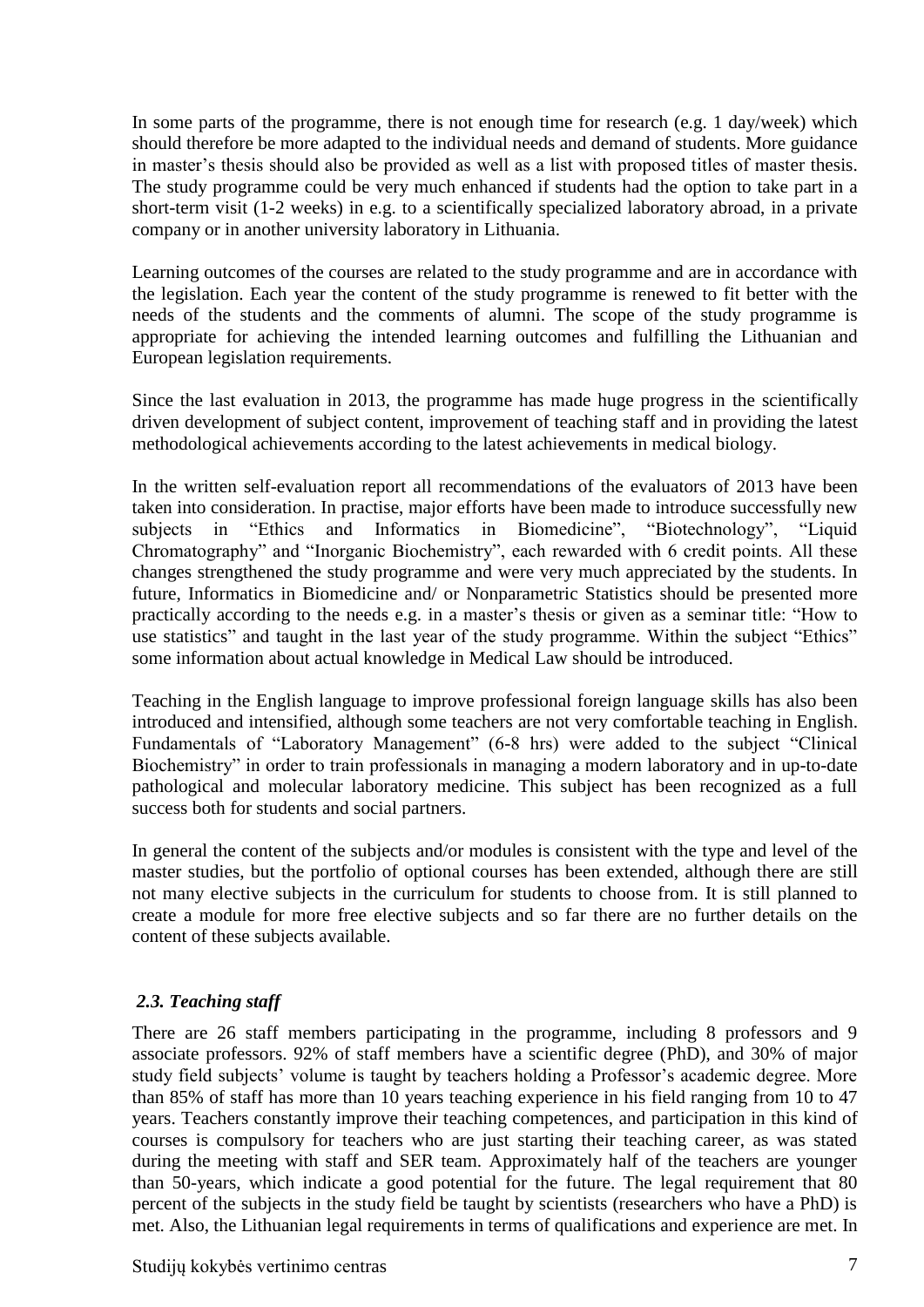conclusion, staff members have the high qualifications needed to ensure the learning outcomes and their number is adequate.

Teachers' turn-over rate is moderate, but this may be due to the overall small number of involved teachers (26) and the more specialized requirements for teachers involved in MSc (e.g. compared to BSc) level studies. Teaching staff is selected by means of public competition (except for invited teachers and scientists) for a fixed-term period of five (5) years. The recruiting procedure for the teaching positions at the faculty is enacted by the Law of Higher Education. The teachers' pedagogical, scientific, and practical experience is evaluated during performance evaluation procedures organized every five years.

All the teachers are active researchers, regularly participating in the scientific conferences. Strength of the staff is that they demonstrate active research and a reasonable number of publications in the leading national and/or international journals in the last five years: in total 305 publications, including 130 in internationally peer-reviewed journals listed in ISI Web of Science. Also, a significant number of teachers participated in national and international projects (MOLMED, NOPHO, AIDPATH, PROGENET, CHERISH, UNIGENE, LIGENKOR) and societies. In summary, the University and the faculty provide adequate condition for the professional development for the study programme. Generally, the teachers are up to date with the latest scientific achievements in the respective areas. However, the expert team would encourage the University to support staff to increase publications in international journals; for example, give financial support to research and to the presentation of the results at scientific conferences abroad.

Medical Biology programme teachers are members of editorial boards or reviewers of Lithuanian and international scientific journals. A substantial part of teachers are full members of international professional organizations. The teaching staff actively participates in the seminars in VU, in the meetings of the Lithuanian, Baltic and European Associations of Laboratory Medicine, etc.

The data on student/teacher ratio would be considerably more informative if more details of contact hours were provided. The operation with the 'raw' number of teachers is not a sufficient indicator of the student/teacher ratio because many of the 26 faculty teachers are involved in other programmes as well. There was no information provided on the ratio between the number of students preparing their graduation theses and the number of scientific supervisors.

The mobility of teachers must be strongly promoted, and mechanisms for mobility promotion should be instituted. Also visiting lectures should be engaged. It is advised that the profile of the teaching staff could be improved by recruiting/inviting lecturers from among younger generation specialists from Lithuania and guest lecturers from abroad because scientific exchange is important as the field of medical biology is rapidly evolving.

## <span id="page-7-0"></span>*2.4. Facilities and learning resources*

The Medical Biology study programme is spread over a high number of facilities in different participating institutions and clinics. Five main lecture rooms (Table 2.4.1, p.21) including different numbers of working places (25-80), 15 auditoria and seminar rooms, 5 teaching laboratories and 3 main scientific laboratories are used for the implementation of the study programme. Practical training takes place in the Centre of Laboratory Medicine, Centre of Medical Genetics of VU Hospital Santariškių Clinics and the National Centre of Pathology. There are four laboratories representing main areas of Medical Biology: Clinical Chemistry, Haematology, Immunology, Transfusion Medicine, Microbiology and Molecular Biology. Each student spends time in all laboratories to practise under supervision. The resources were renewed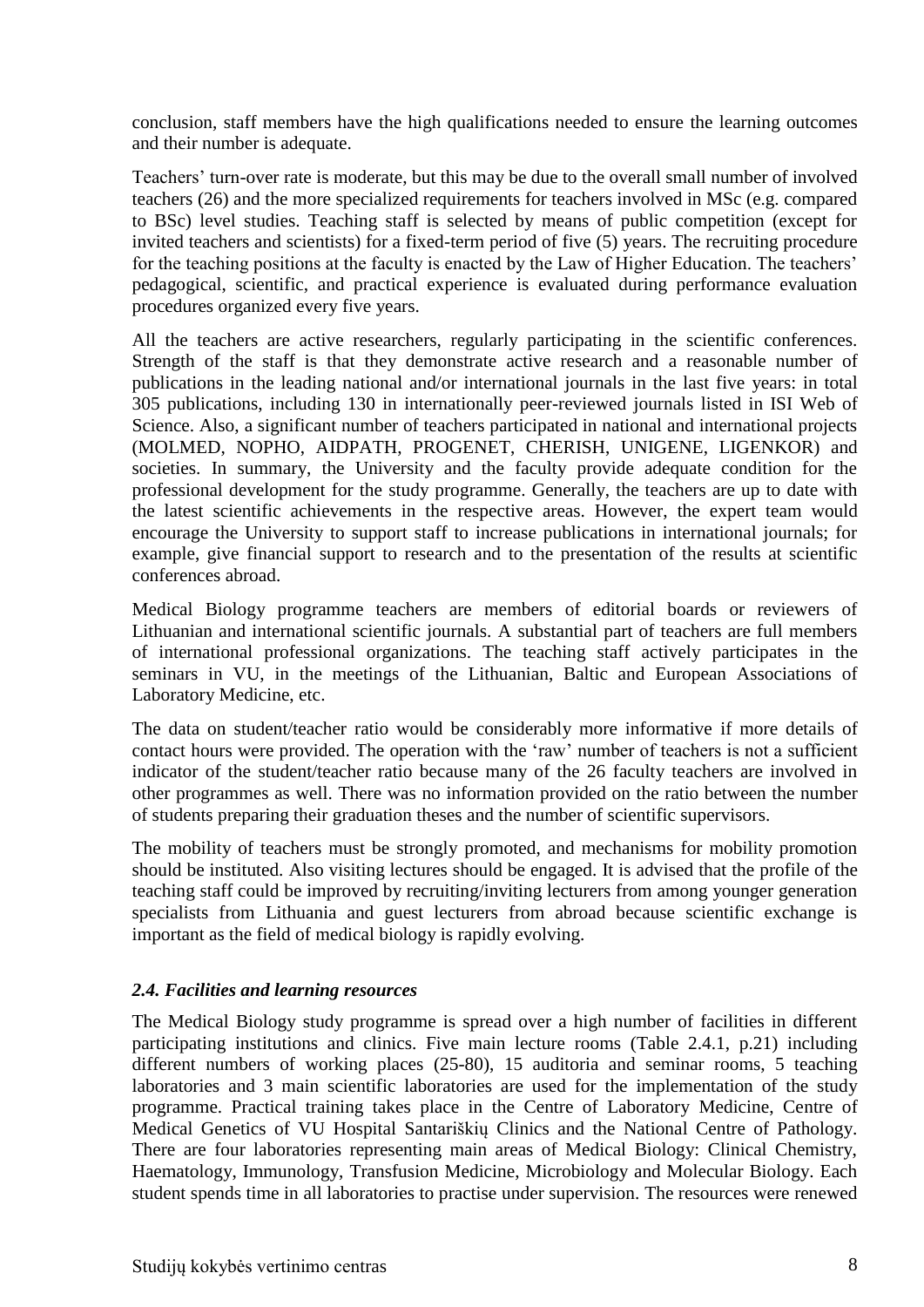between 2011 and 2015 in the light of the requirements of different disciplines. They are currently adequate for the number of the students.

The majority of auditoria and teaching rooms have multimedia equipment and computers. Free wireless internet access is available throughout all facilities both in the Centre of Laboratory Medicine and Medical Genetics. In the Centre of Medical Genetics there is a special computer class with 10 computers for students and one for the tutor for training in bioinformatics. Up-todate laboratory equipment for the most practical training is provided (e.g. microscopes, karyotyping system, DNA pyrosequencing and sequence analyser, thermocycler, system for amino acid analysis, HPLC, tandem mass spectrometer and UFLC etc.; SER, p.22) with all requirements for the provision of the study programme, but not all of the newest equipment is available for the students.

There are three main Libraries: VU Library, the Library of the FM and the National Open Access Scholarly Communication and Information Centre which provide access to several services like order of publications via internet and constantly updates literature on the field on sciences of biomedicine and provide advice about scientific medical information searching, consults on using Lithuanian and foreign databases on the sciences of biomedicine and support the update of a catalogue with useful medical links. The Library subscribes to 15 electronic databases as for example: BMJ Journals Online Collection, Lippincott Williams & Wilkins Custom 50, MEDLINE (EBSCO), NATURE. The fund of the Library contains 64 000 items of books and medical journals of Lithuania and foreign countries with new publications acquired annually. The renewed literature service takes into account the requests from coordinators of different disciplines, teaching staff and students. It is noteworthy that the study programme provides each student an individual working place both in studies and practice classes, which take place in well equipped classrooms. Therefore, the premises for study are adequate both in size and quality in theoretical and practical classes.

The Library of the MF provides mostly standard and older textbooks and is small. Journals are in a separate closed room with restricted access. This situation seems to be like an old fashioned organized library, which is not a very stimulating place for students to spend much time in. In addition, some newer books are dispersed either in seminar rooms, practical rooms or even on the desk of professors. This situation should be reorganized more conveniently.

## <span id="page-8-0"></span>*2.5. Study process and students' performance assessment*

The adequate rules for the admission of the students are enacted by the Lithuanian Higher Education Institutions Association, and they are publicly announced on the VU site. General and special requirements for master's studies are approved by the order of the Minister of Science and Education of the Republic of Lithuania No. V-826 (03 June 2010) with current updates No. V-727 (07 July, 2015). Mandatory basic courses at the BSc level and demonstrated basic educational background in the field required to enter the MSc programme are provided and relevant. University bachelors of biology, molecular biology, biophysics, biochemistry, public health and genetics (medical and veterinary) can be admitted to Master studies of medical biology. Total number of the admitters varied from 6 to 14 persons in one particular year. The Master's studies of Medical biology were reduced to full-time state-funded studies in 2011 because of the end of covering study costs from the European founds.

The timetable of studies is designed in accordance with the General Requirements for the Integrated Studies of the Republic of Lithuania, the requirements approved by VU Study Regulations (Vilnius University Senate Commission Resolution, No SK-2012-12-4, 21st June, 2012). The programme is focused on integration of theoretical and practical education in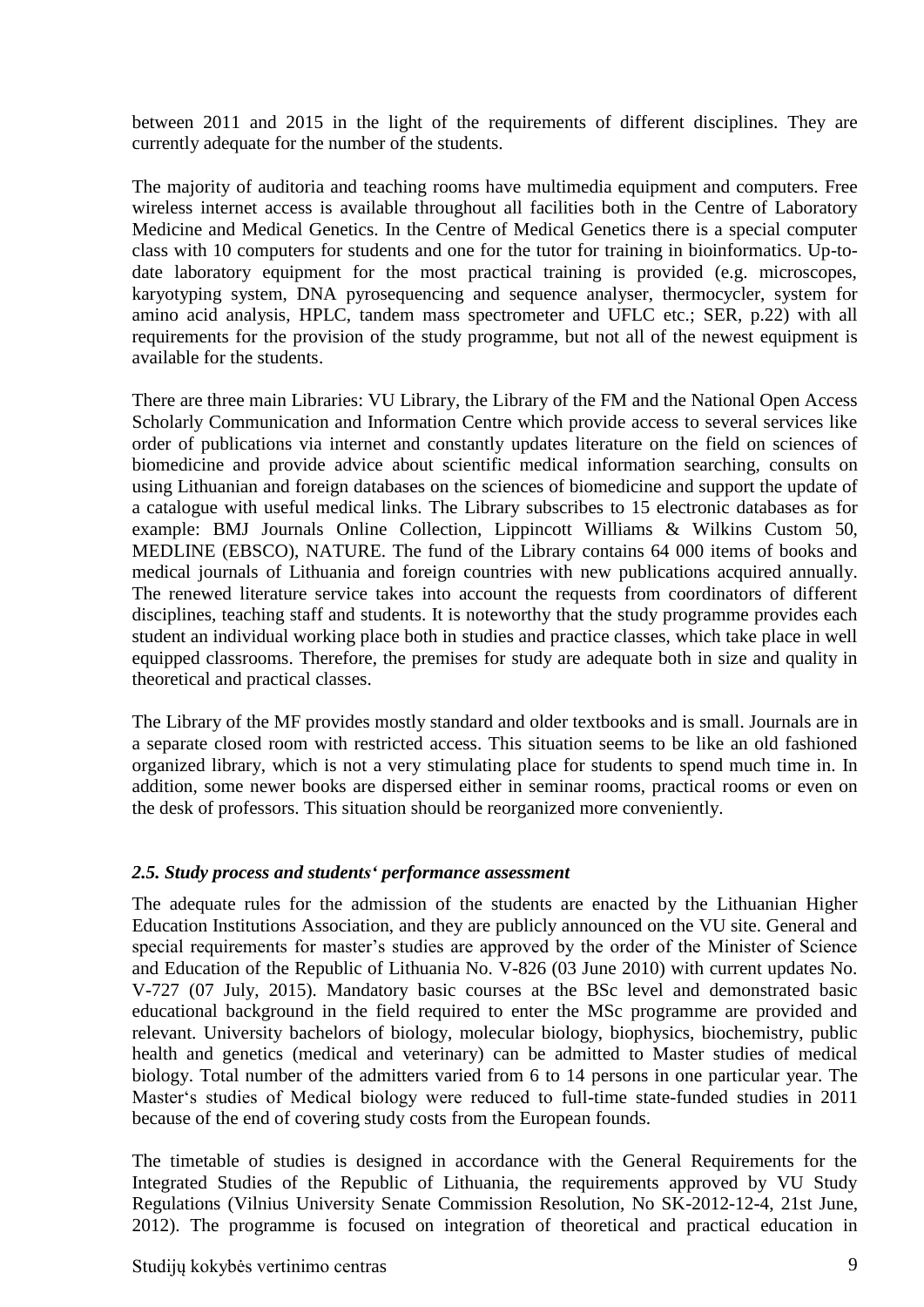biomedicine. The schedule of classes and exercises is publicly available. The examinations are scheduled in advance and publicly announced via University web-site. In conclusion, the organisation of the study process ensures an adequate provision of the programme and the achievement of the learning outcomes. Students are encouraged to participate in research projects in the framework of the MSc thesis. Student dropout is very low – only 1 person in 2011 (SER p.28)) and no students have been discharged due to academic failure.

The principles of assessment of students' performance are set out by VU Study Provisions, VU Procedure for the assessment of study results, resolutions of the Council of VU Faculty of Medicine, and are described in the course description of each subject. Students are informed directly about the results of the assessment of their study results and they may find them out in the information system of VU. The requirements for the preparation of final MSc theses and assessment policy are approved by the Council of VU FM and are published on the respective website. The research activities should be more structured towards promoting research and the coordinated evaluation (for example at the end of every semester) should be developed. The theses are structured according to scientifically acknowledged general rules, contemporary and use the novel literature. The topics of the master theses offered to students should be more driven by hypothesis and problem based approaches, not by analyzing routinely provided biomedical data.

An opportunity to participate in the Erasmus student exchange programme outgoing and incoming student mobility via the Erasmus Programme is developing and is supported by the VU International Relations Office. The mobility is directed mainly toward the EU Universities, while the incoming students came from both non-EU and EU countries. Students are invited to participate in research projects ongoing at VU Medical Faculty and also are encouraged to start new research projects in the scope of their final project and thesis of Master's degree. 11 students are involved in research projects ongoing at VU Medical Faculty (SER p. 28).

Granting of student scholarships and support is regulated by the Senate of VU legislature. Students may be granted social scholarships, the granting and administration of which lies within the responsibility of the State Studies Foundation under Republic of Lithuania Resolution "On the Approval of the Profile on Granting and Administration of Social Scholarships to Students of Higher Education", No 1801 (Official Gazette, 2009-12-31, No 158-30 7187). Also, VU FM Scholarship Commission may decide to grant incentive scholarships, the fund of which consists of state-budget assigned finances and the study funds from the state budget aimed at motivating students, funds to cover tuition fees of state-funded places, and from tuition fees. Also, incentive scholarships are granted to the best performing students.

Information about the study programme is provided to newly accepted students by the Student Representative bodies, the Administrative Office of the Faculty and the Medicine Programme Committee and also on the University and Faculty and Students Representations web-sites.

The assessment tasks are graded in ten-point system approved by VU Senate in 13Dec2012 (SK-2012-20-6) (SER p. 31). The requirements for the preparation of final master's theses and assessment policy are approved by the Council of VU FM and are published on the website of VU FM.

Graduates of the MSc study programme have been employed by hospitals clinics (private and public), research institutes, academic institutions. Some of the best graduates are invited to continue studies in doctoral studies at VU or other higher education institutions. Vilnius University Career Centre helps students solve career problems, independently make career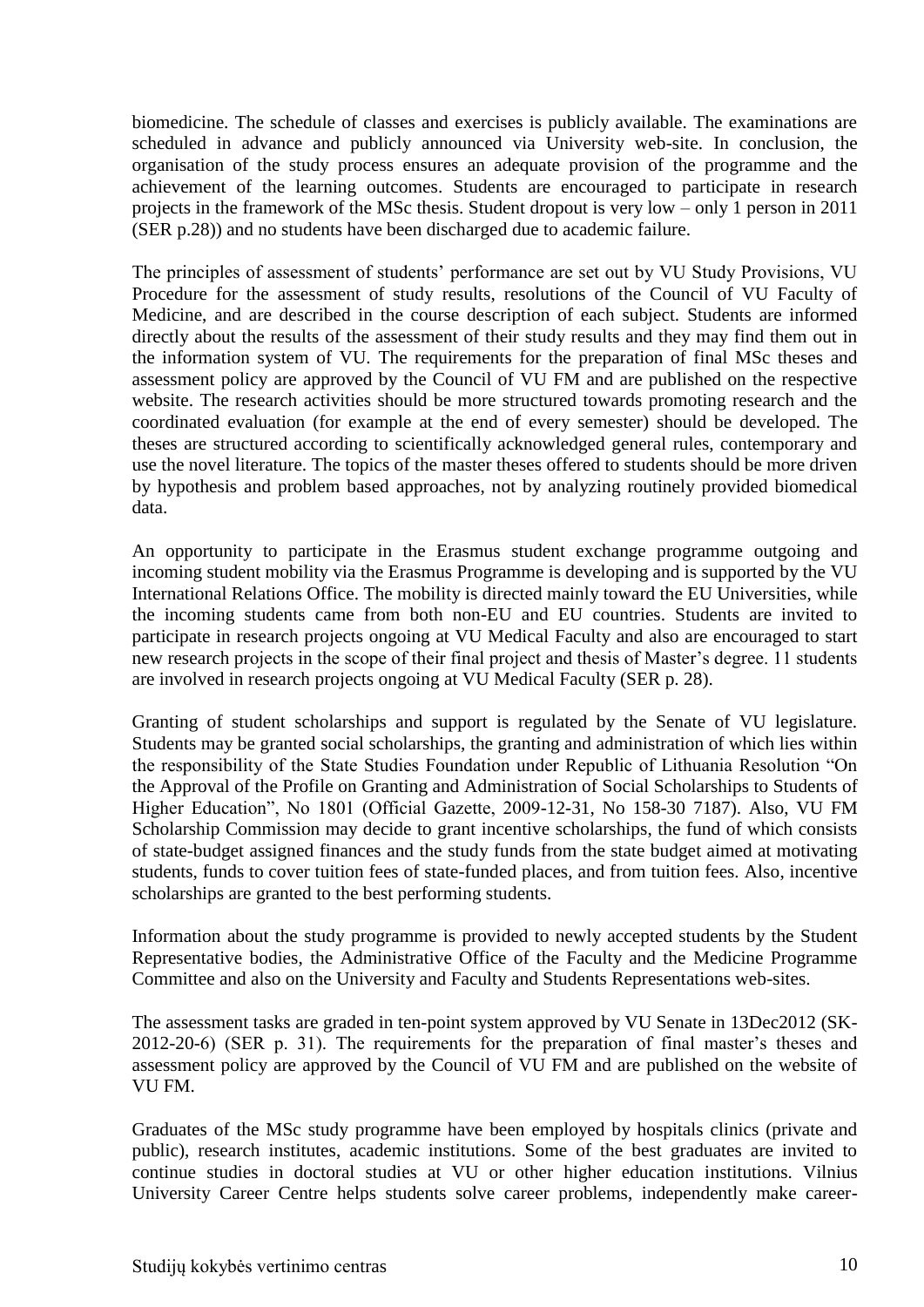related decisions in a chosen career field. In conclusion, professional activities of the majority of graduates meet the programme providers' expectations.

#### <span id="page-10-0"></span>*2.6. Programme management*

VU has established an internal study quality assurance system including the Senate, the Department for Studies, the Council of the Faculty of Medicine (VU FM), Vice-Dean for Academic Affairs of VU FM and the Study Committee of the Medical Biology Master's study programme of VU FM. The last of these is responsible for the quality of Medical Biology Master's study programme implementation. In conclusion, responsibilities for decisions and monitoring of the implementation of the programme are clearly allocated. The Study Programme Committee closely cooperates with Vice-Dean for Academic Affairs of VU FM and student representatives. It analyzes the reviews on programme and its implementation by students, teachers, academic departments and social partners (e.g. Lithuanian Laboratory Medicine Society, which unites specialists in laboratory medicine). The procedures for the internal assurance of studies quality are described in "Vilnius University Quality Assurance Guide". In this Guide the detailed procedures of control and reporting, as well as procedures of monitoring of programme and awarded qualifications are described. Student-centred learning is a strong component of the study process in VU, 1 student participates in decision-making process in Study Committee, internal quality assurance measures are effective and efficient.

A student feedback system has been established. At the end of each semester, students are given questionnaires for evaluation of the quality of the University study programmes, and on the teaching quality of each study subject (all students are surveyed 2 times a year at the end of each semester). A student survey (questioning of students about the quality of the Medical Biology programme) is performed every year at the end of each semester, and it shows that students are satisfied with the structure of the programme that allows continuous progress in the programme content, gradually going deeper into every biomedical field. They are also satisfied with the teaching process. In conclusion, information and data on the implementation of the programme are regularly collected and analysed.

The SER and the meeting with social partners indicated that the feedback from social partners is taken into account while reviewing the programme and its implementation, but still there is a need for establishing formal and regular system of communication and exchange with social partners. In expert team's opinion, social partners could cooperate more, i.e. add their questions to opinion polls, share their experience during lectures, and participate in review of program aims. Invitation of prominent local and foreign experts on Medical Biology, more detailed communication with partners about milestones, shortcomings and future development of the programme would be also welcome.

The outcomes of internal and external evaluations of the programme are used for the improvement of the programme. New courses were introduced to the programme (for example, Ethics and Informatics in Biomedicine, Biostatistics, etc.), and an additional 36 hours topic in Laboratory Management Skills was added to Clinical Biochemistry subject content.

In addition, it should be noted that the SER team did not put much effort into preparing the SER, as information in every chapter is often repeated word by word ("copy - paste") from 2013 SER. That is a regrettable sign of carelessness and should be avoided at all costs.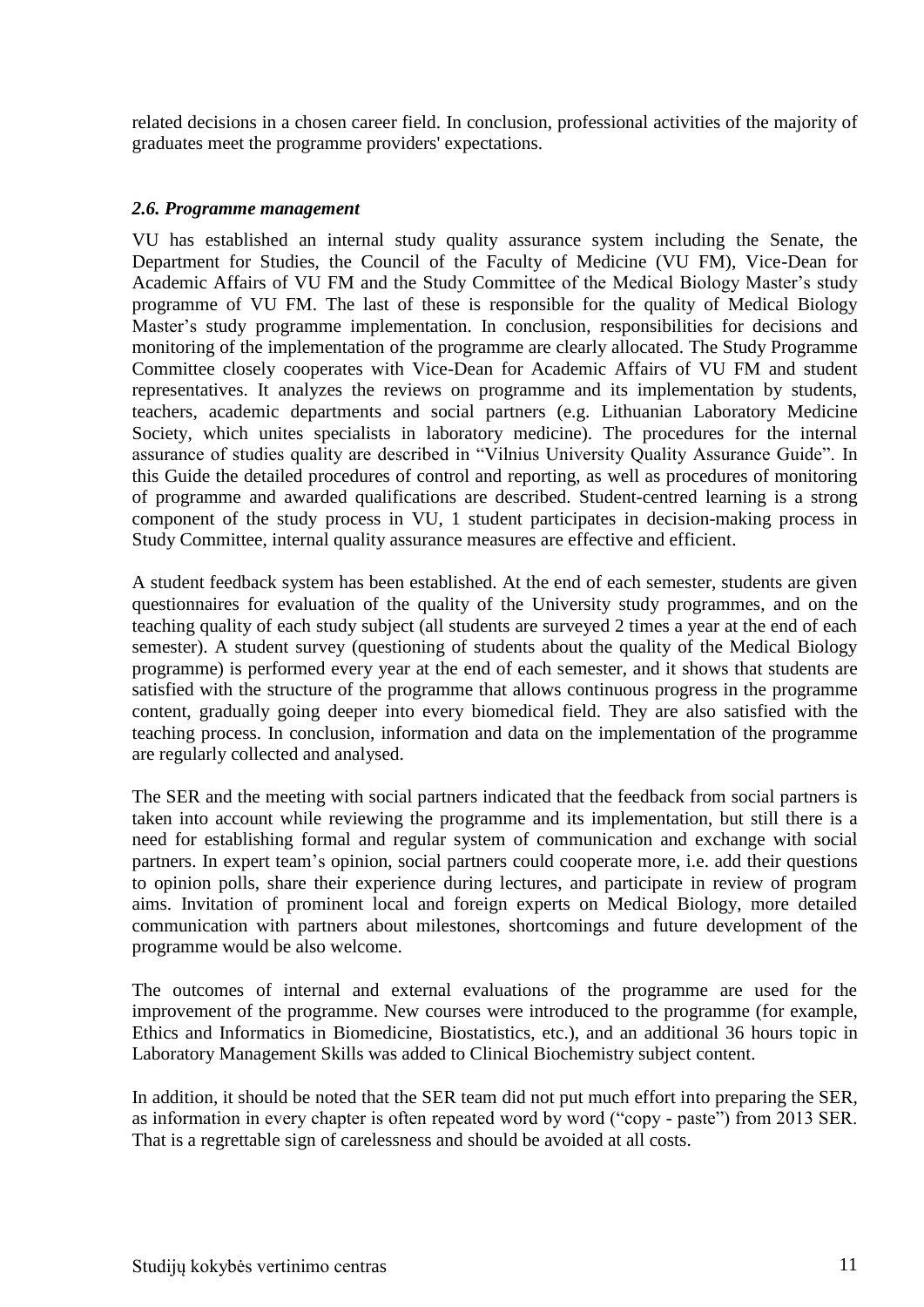## <span id="page-11-0"></span>**III. RECOMMENDATIONS**

- 1. More time for students' research is needed and guidance in master thesis should be improved (e.g. a list of themes of potential master thesis). A mentoring system could be helpful.
- 2. Informatics in Biomedicine should be more practically oriented and later in the study programme, e.g. in the last year.
- 3. Within the "Ethics" module some information about actual Medical Law should be provided.
- 4. The expert team would encourage the University to support staff to increase publications in international journals; for example, financially support research and presentation of the results at scientific conferences abroad.
- 5. The mobility of teachers must be strongly promoted, and mechanisms for mobility promotion should be instituted. Also visiting lectures should be engaged.
- 6. The next SER team should put more effort into preparing the updated report.

## <span id="page-11-1"></span>**IV. SUMMARY**

The Master's study programme in Medical Biology aims to provide an adequate education for medical biology specialists, furnishing them with the ability to apply laboratory medicine knowledge through a problem solving approach, using theoretical and practical skills and analytical thinking.

The curriculum design meets Lithuanian and European legal requirements and the scope of the study programme is appropriate to achieve intended learning outcomes. There are plans for the creation of more free elective subjects but so far no further specification on the content of these subjects is available.

There are 26 staff members participating in the programme, including 8 professors and 9 associate professors. 92% of staff members have a scientific degree (PhD), and 30% of major study field subjects' volume is taught by teachers holding a Professor's academic degree. All the teachers are active researches, regularly attending scientific conferences.

The Medical Biology study programme is spread over a high number of facilities in different participating institutions and clinics. The resources were renewed between 2011 and 2015 in the light of the requirements of different disciplines. Currently, they are adequate in terms of the capacity to accommodate the number of the students. There are three main Libraries: Vu Library, the Library of the FM and the National Open Access Scholarly Communication and Information Centre which provide access to several services. The Library of the MF provides mostly standard and older textbooks and is small; journals are in a separate closed room with restricted access. This situation resembles a library run in an outdated manner, which is not very stimulating for students. The admission requirements are well-founded.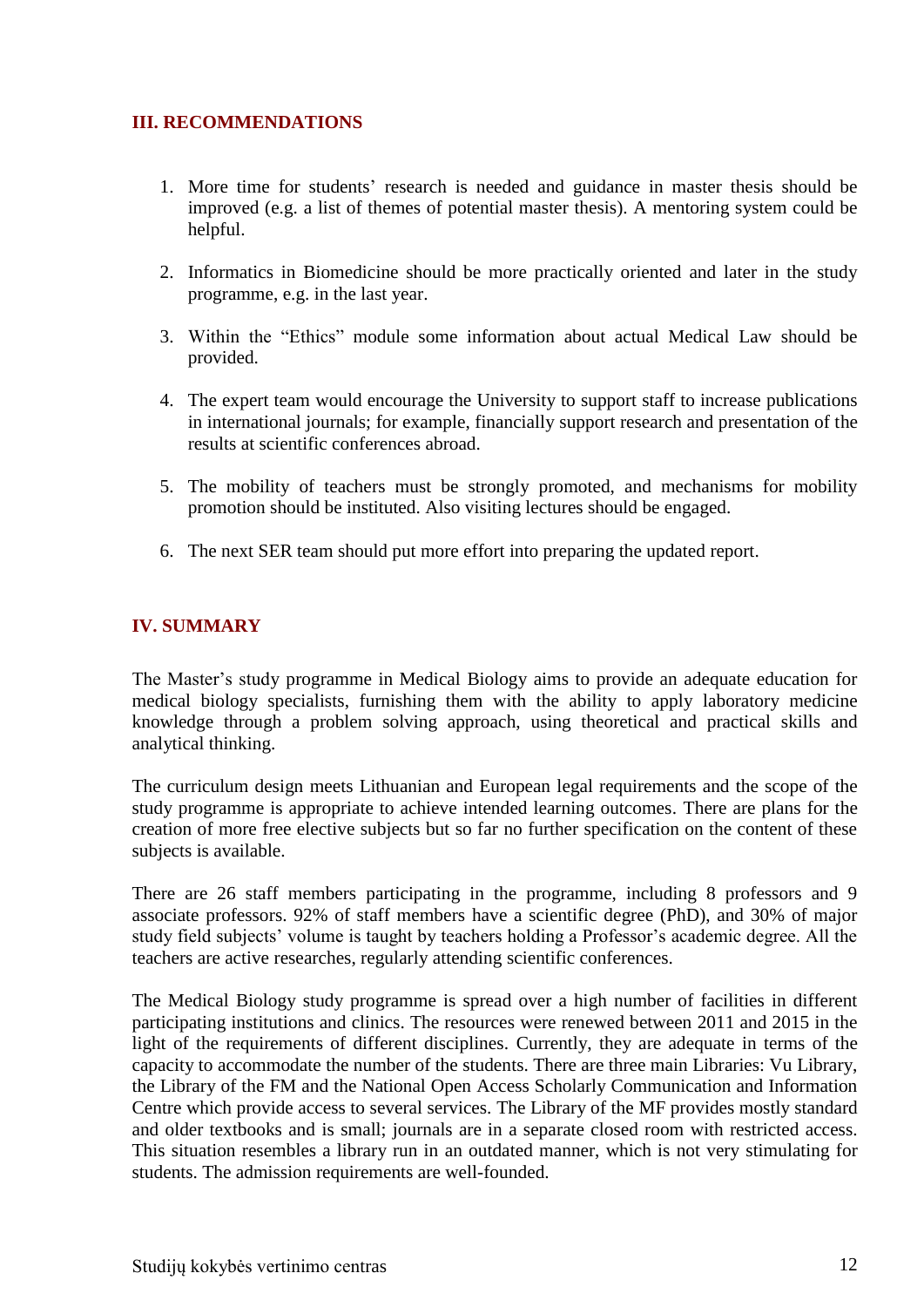The assessment of the students is related to the learning outcomes. The principles of assessment are set out by VU Study Provisions and VU Procedure for the assessment of study results. The schedule of classes and practical training classes is publicly available. The Senate, acting under the principles laid by VU, regulates how student scholarships and support are granted.

The student-centred learning is a strong component of the study process in VU, a student representative participates in the decision-making processes in Study Committee. A student feedback system has been established. The outcomes of internal and external evaluations of the programme are used for the improvement of the programme.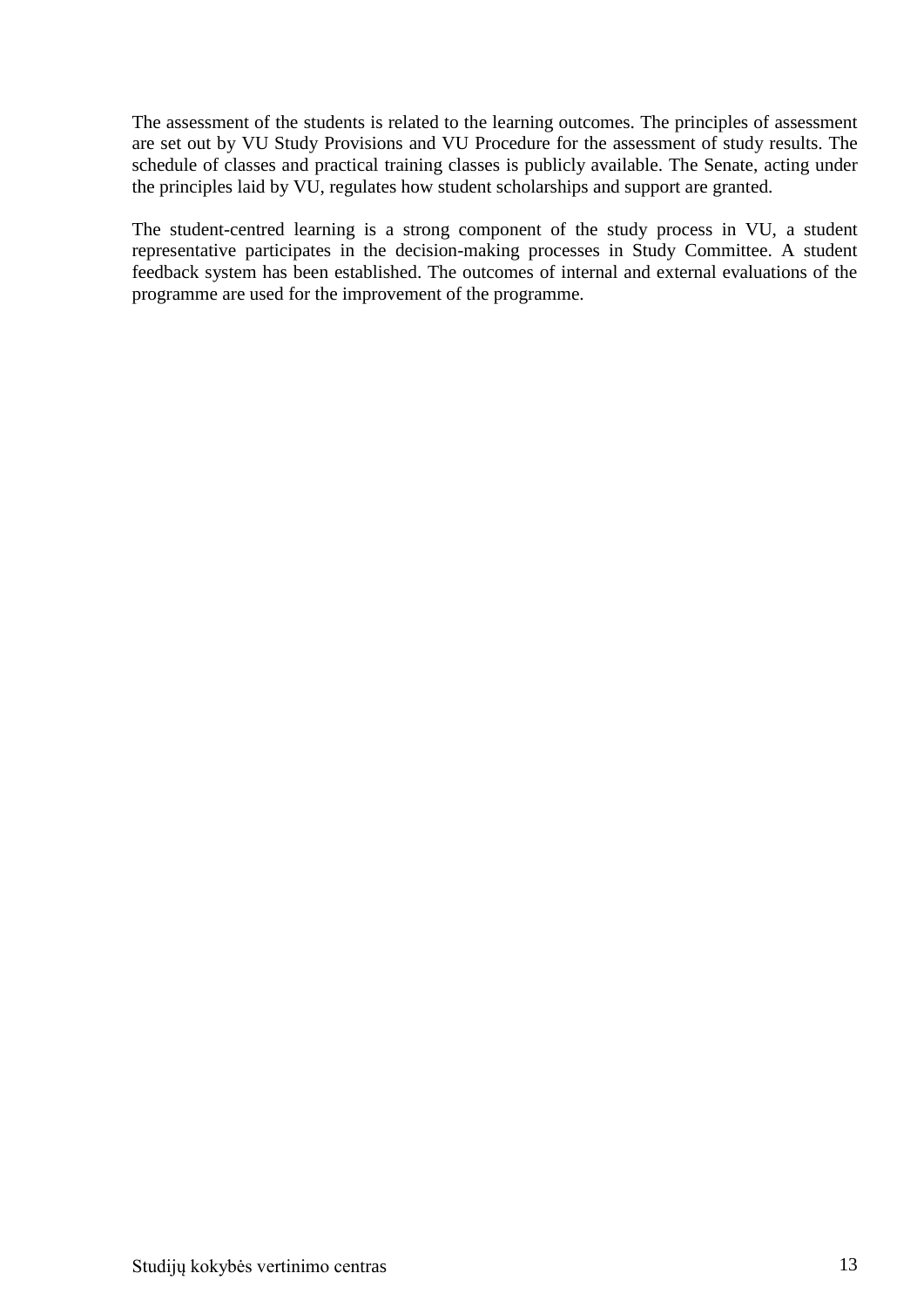## <span id="page-13-0"></span>**V. GENERAL ASSESSMENT**

The study programme *Medical Biology* (state code – 621B91001) at Vilnius University is given **positive** evaluation.

| No. | <b>Evaluation Area</b>                             | <b>Evaluation of</b><br>an area in<br>points* |
|-----|----------------------------------------------------|-----------------------------------------------|
| 1.  | Programme aims and learning outcomes               |                                               |
| 2.  | Curriculum design                                  |                                               |
| 3.  | Teaching staff                                     |                                               |
| 4.  | Facilities and learning resources                  | 3                                             |
| 5.  | Study process and students' performance assessment |                                               |
| 6.  | Programme management                               | 3                                             |
|     | <b>Total:</b>                                      | 19                                            |

*Study programme assessment in points by evaluation areas*.

\*1 (unsatisfactory) - there are essential shortcomings that must be eliminated;

2 (satisfactory) - meets the established minimum requirements, needs improvement;

3 (good) - the field develops systematically, has distinctive features;

4 (very good) - the field is exceptionally good.

| Grupės vadovas:<br>Team leader: | Prof. Jozef Kobos          |
|---------------------------------|----------------------------|
| Grupės nariai:<br>Team members: | Prof. Brigitte Volk-Zeiher |
|                                 | Prof. Simon van Heyningen  |
|                                 | Dr. Natalija Norvilė       |
|                                 | Ms. Monika Stančiauskaitė  |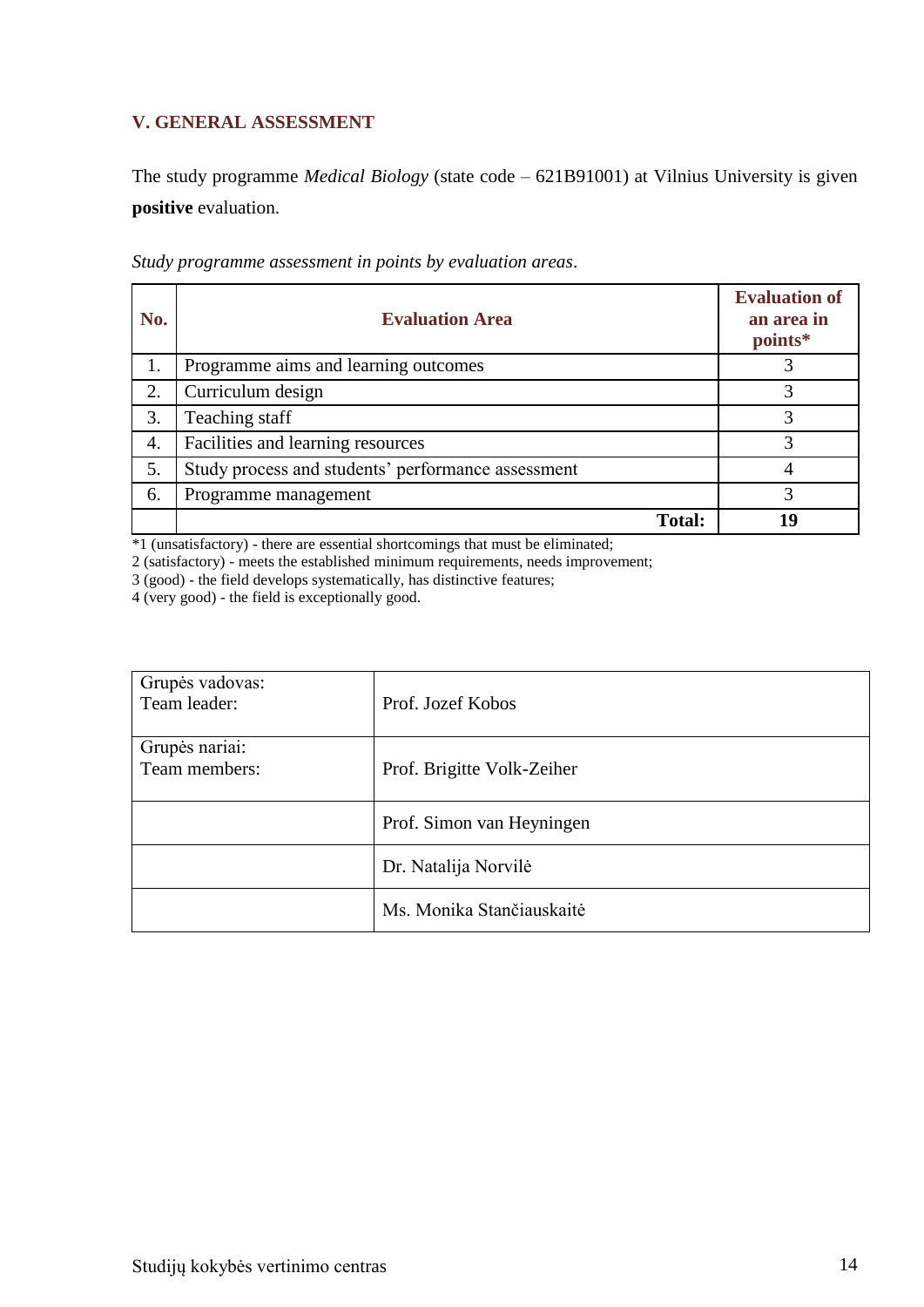#### **VILNIAUS UNIVERSITETO ANTROSIOS PAKOPOS STUDIJŲ PROGRAMOS**  *MEDICINOS BIOLOGIJA* **(VALSTYBINIS KODAS – 621B91001) 2016-05-16 EKSPERTINIO VERTINIMO IŠVADŲ NR. SV4-105 IŠRAŠAS**

<...>

## **V. APIBENDRINAMASIS ĮVERTINIMAS**

Vilniaus universiteto studijų programa *Medicinos biologija* (valstybinis kodas – 621B91001) vertinama **teigiamai**.

| Eil.<br>Nr. | <b>Vertinimo sritis</b>                          | <b>Srities</b><br>įvertinimas,<br>balais* |
|-------------|--------------------------------------------------|-------------------------------------------|
| 1.          | Programos tikslai ir numatomi studijų rezultatai | 3                                         |
| 2.          | Programos sandara                                | 3                                         |
| 3.          | Personalas                                       | 3                                         |
| 4.          | Materialieji ištekliai                           | 3                                         |
| 5.          | Studijų eiga ir jos vertinimas                   | 4                                         |
| 6.          | Programos vadyba                                 | 3                                         |
|             | Iš viso:                                         | 19                                        |

\* 1 - Nepatenkinamai (yra esminių trūkumų, kuriuos būtina pašalinti)

2 - Patenkinamai (tenkina minimalius reikalavimus, reikia tobulinti)

3 - Gerai (sistemiškai plėtojama sritis, turi savitų bruožų)

4 - Labai gerai (sritis yra išskirtinė)

#### **<...>**

#### **IV. SANTRAUKA**

Medicinos biologijos magistrantūros studijų programos tikslas – suteikti tinkamą išsilavinimą medicinos biologijos specialistams, kad jie gebėtų taikyti laboratorinės medicinos žinias, taikydami problemų sprendimo metodus, naudodamiesi teoriniais ir praktiniais gebėjimais bei analitinio mąstymo įgūdžiais.

Programos sandara atitinka Lietuvos ir Europos teisinį reglamentavimą, o studijų programos apimtis tinkama numatytiems studijų rezultatams pasiekti. Planuojama siūlyti daugiau laisvai pasirenkamų dalykų, tačiau kol kas šių dalykų turinys nėra patikslintas.

Studijų programą dėsto 26 dėstytojai, iš jų 8 profesoriai ir 9 docentai. 92 % dėstytojų turi mokslų daktaro laipsnį, o 30 % pagrindinės studijų krypties dalykų dėsto profesoriaus mokslinį vardą turintys dėstytojai. Visi dėstytojai aktyviai vykdo tiriamąją veiklą ir reguliariai dalyvauja mokslinėse konferencijose.

Medicinos biologijos studijų programa vykdoma daugelyje bazių, esančių skirtingose institucijose ir klinikose. Nuo 2011 m. iki 2015 m. buvo atnaujinti ištekliai, atsižvelgiant į skirtingų dalykų reikalavimus. Šiuo metu jie tinkami, atsižvelgiant į pajėgumą sutalpinti studentus. Yra trys pagrindinės bibliotekos: VU biblioteka, Medicinos fakulteto biblioteka ir